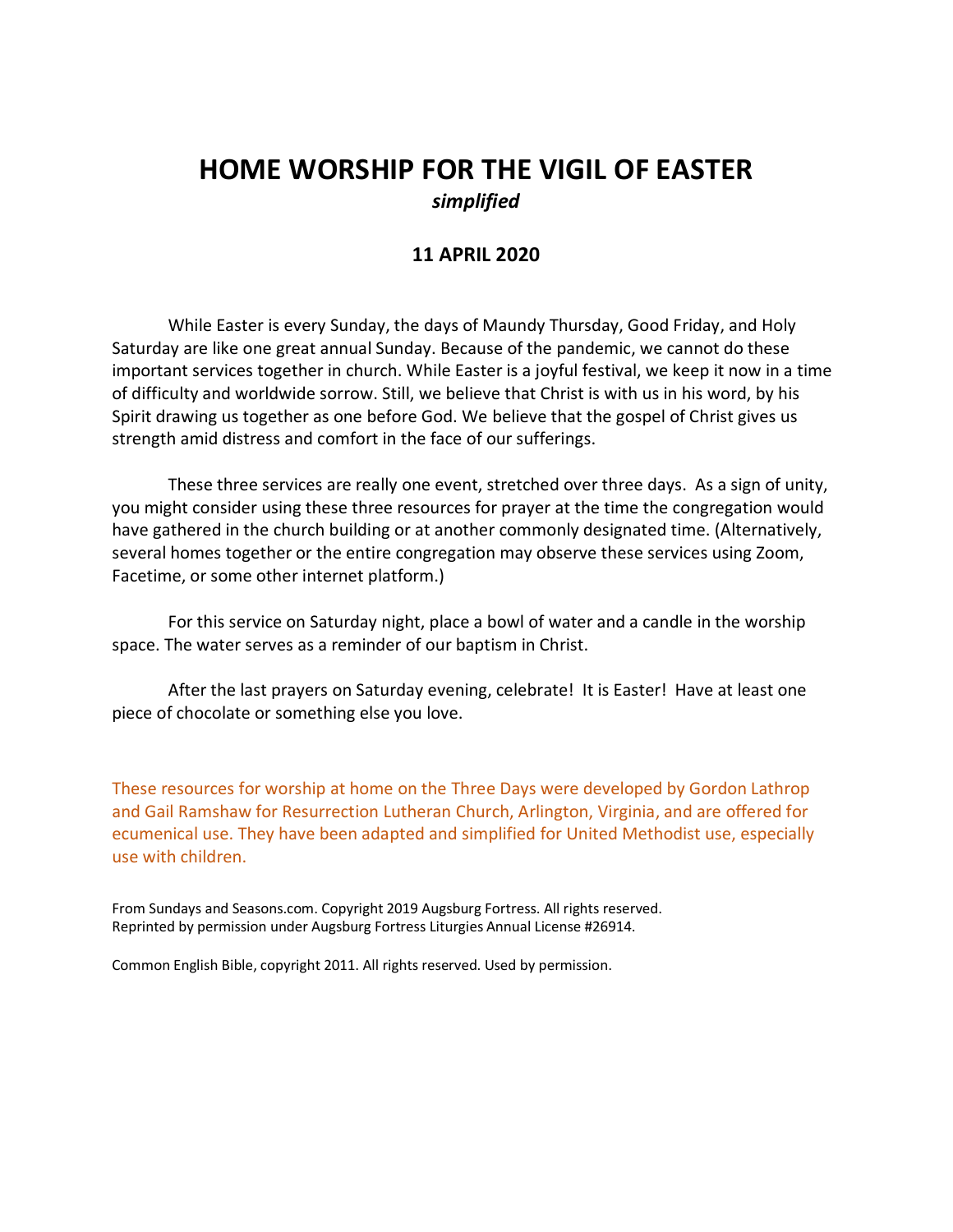# **THE VIGIL OF EASTER**

#### *Sit before an unlit candle and a bowl of water.*

#### *Light the candle, saying:*

The light of Christ, rising in glory, dispel the darkness of our hearts and minds.

## *Then read this "Easter Proclamation"*

Rejoice, all heavenly choirs of angels! Christ has conquered; the risen Savior shines upon you. This is the night in which the true Lamb is slain. This is the night: **this is the night**.

This the night in which the children of Israel were led through the sea. This is the night: **this is the night**.

This is the night in which all who believe in Christ are renewed in grace. This is the night: **this is the night**.

The holiness of this night restores joy to those who mourn and humbles earthly pride. Therefore, this night, O God, receive our praise for the resurrection of Jesus Christ. May Christ, the Morning Star, rising from the grave, shed light on the whole human race. And we pray, O God: preserve and protect your church. Grant us peace in this time and forever. **Amen.**

*Then choose among these five Old Testament readings:*

## **FIRST READING: Genesis 1:1—2:4a**

Word of God, Word of Life. **Thanks be to God.**

*About this reading: Especially now, we long for an ordered world. In spite of death and sorrow, the resurrection of Jesus Christ contains the promise of a new creation. Baptized into his death and resurrection, we are made witnesses to God's new creation, and it is very good.*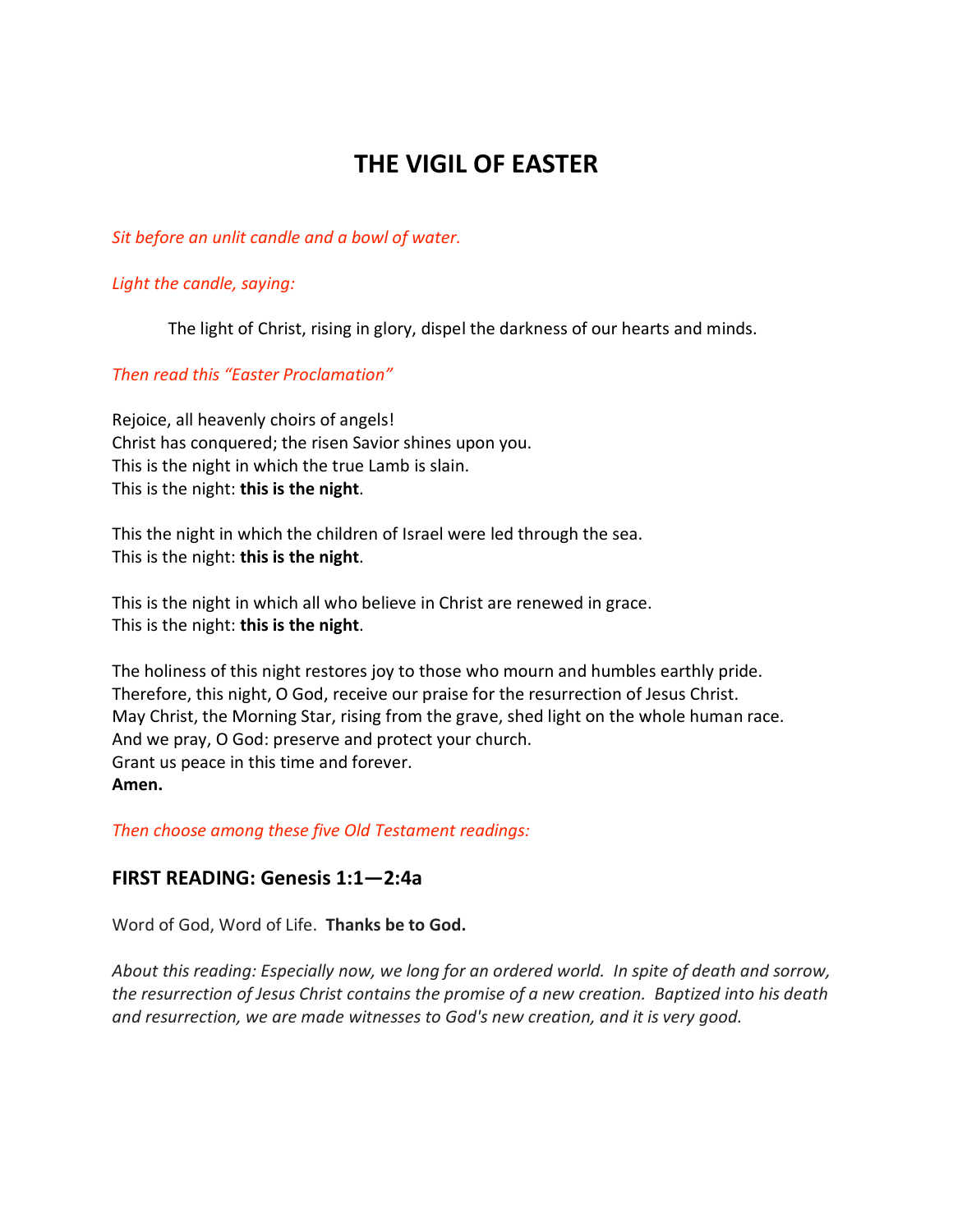# **SECOND READING: Exodus 14:10-31; 15:20-21**

Word of God, Word of Life. **Thanks be to God.**

*About this reading: We long for freedom from fear and confusion, sin and death. The resurrection of Christ brings us through the sea to new life, and baptism has enacted that exodus.*

# **THIRD READING: Ezekiel 37:1-14**

Word of God, Word of Life. **Thanks be to God.**

*About this reading: We are the dry bones. The Spirit of God, poured out from Christ's death and resurrection, makes us alive together with him, a whole people standing together in new life, even when we are separated from each other.*

# **FOURTH READING: Jonah 1:1—2:1**

Word of God, Word of Life. **Thanks be to God.**

*About this reading: We have often run away from our vocation as witnesses to new life, hope and forgiveness in Christ. His resurrection, like Jonah coming out of the fish after three days, and our baptism into that resurrection, making us like Jonah, restores us to that vocation.*

# **FIFTH READING: Daniel 3:1-29**

Word of God, Word of Life. **Thanks be to God.**

*About this reading: In this difficult time, we are in the fire. But the Crucified and Risen Christ is* with us in the fire, and we are saved. And Nebuchadnezzar once again does not get it: no one is *to be torn limb from limb! God's mercy is for all.*

*After the Old Testament reading(s), read the Gospel:*

# **GOSPEL: John 20:1-18**

The Gospel of the Lord. **Praise to you, O Christ.**

*About this Gospel: Mary weeps; so do we. But do not weep. The Risen Christ calls each of us by name. And remember the other readings: he is rescue from the fire, restored vocation, our dry bones made alive, freedom from slavery and fear, and the very down payment on a new creation. Alleluia! Christ is risen!*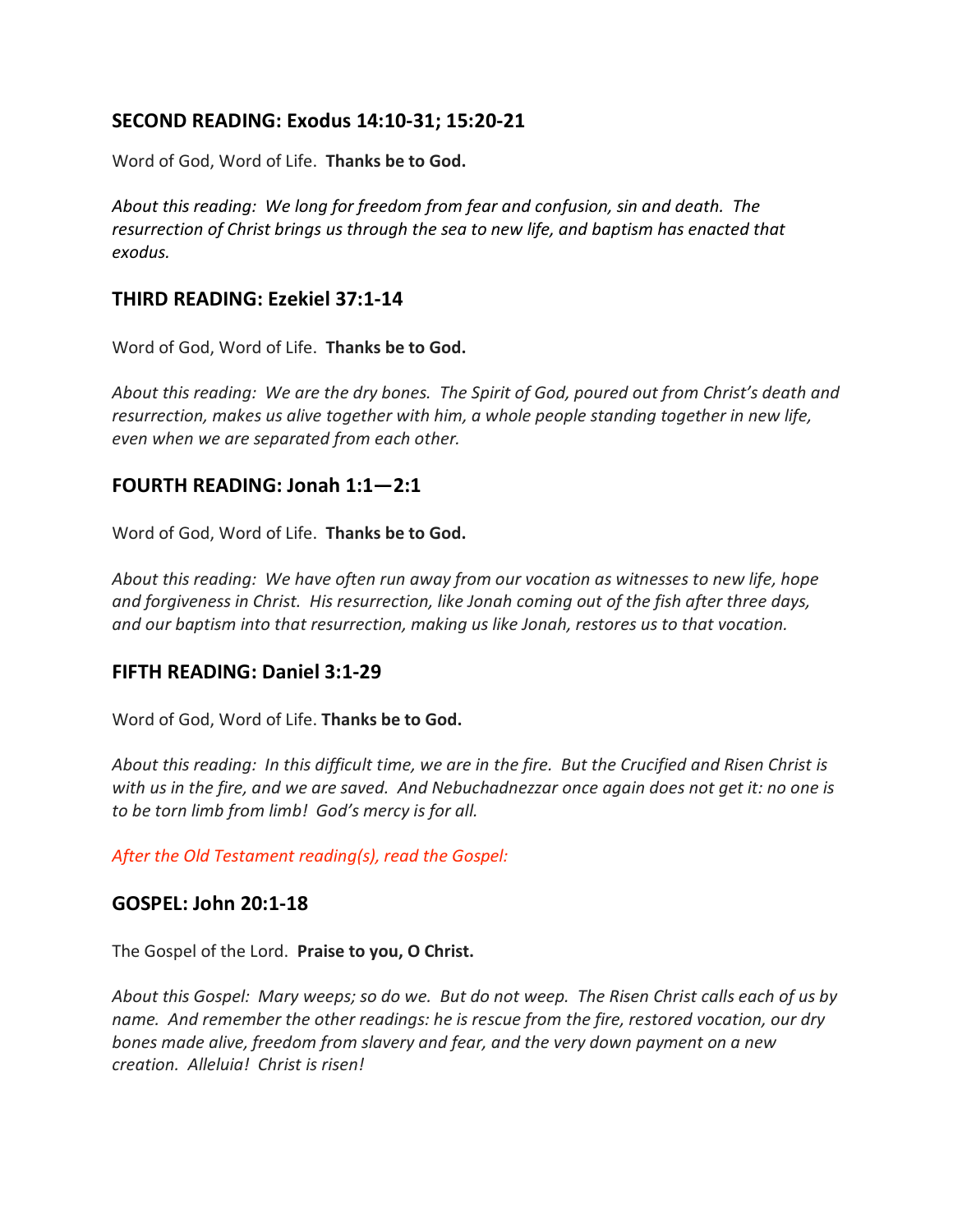*Here you may share your thoughts with others. Or, if an Easter sermon has been prerecorded, listen to it or view it here.*

*If you have the* United Methodist Hymnal*, you might now read or sing*

**Hymn # 302** "Christ the Lord Is Risen Today"

 Or: *Mil Voces para Celebrar* #152 https://hymnary.org/text/christ the lord is risen today wesley

# **PRAYERS OF INTERCESSION**

We pray, O God, for all the churches around the globe: for their people and leaders; for the newly baptized; for the believers who cannot assemble for worship; for faithful endurance during this time of sorrow and distress; and for a deepening sense of your presence among us. *A brief silence.*

O God, you are our Temple: in your mercy, **Hear our prayer.**

We pray, O God, for the wellbeing of creation: for the health of seas and rivers and lakes; for [local bodies of water]; and for the will to care for your earth.

## *A brief silence.*

O God, you are our Rainbow of promise: in your mercy, **Hear our prayer.**

We pray, O God, for peace and justice in the world: for an end to war and international turmoil; for concord in our troubled society; for the heads of state, legislators, and local civic leaders, that they enact wise procedures to deal with the coronavirus.

## *A brief silence.*

O God, you are our Mighty Fortress: in your mercy, **Hear our prayer.**

We pray, O God for all who are facing the coronavirus: for all who mourn their dead; all who have contracted the virus; those who are quarantined or stranded away from home; those who have lost their employment; those who fear the present and the future. We pray for physicians, nurses, and home health aides; medical researchers; and the World Health Organization. Fill the aching in our hearts with your merciful power.

## *A brief silence.*

O God, you are our Everlasting Arms: in your mercy, **Hear our prayer.**

We pray, O God, for all in need: for those suffering for the faith; for those who are poor, hungry, and homeless; for those who are sick and those awaiting death; and for those we name before you here.

#### *A brief silence.*

O God, you are the Healer of our every ill: in your mercy, **Hear our prayer.**